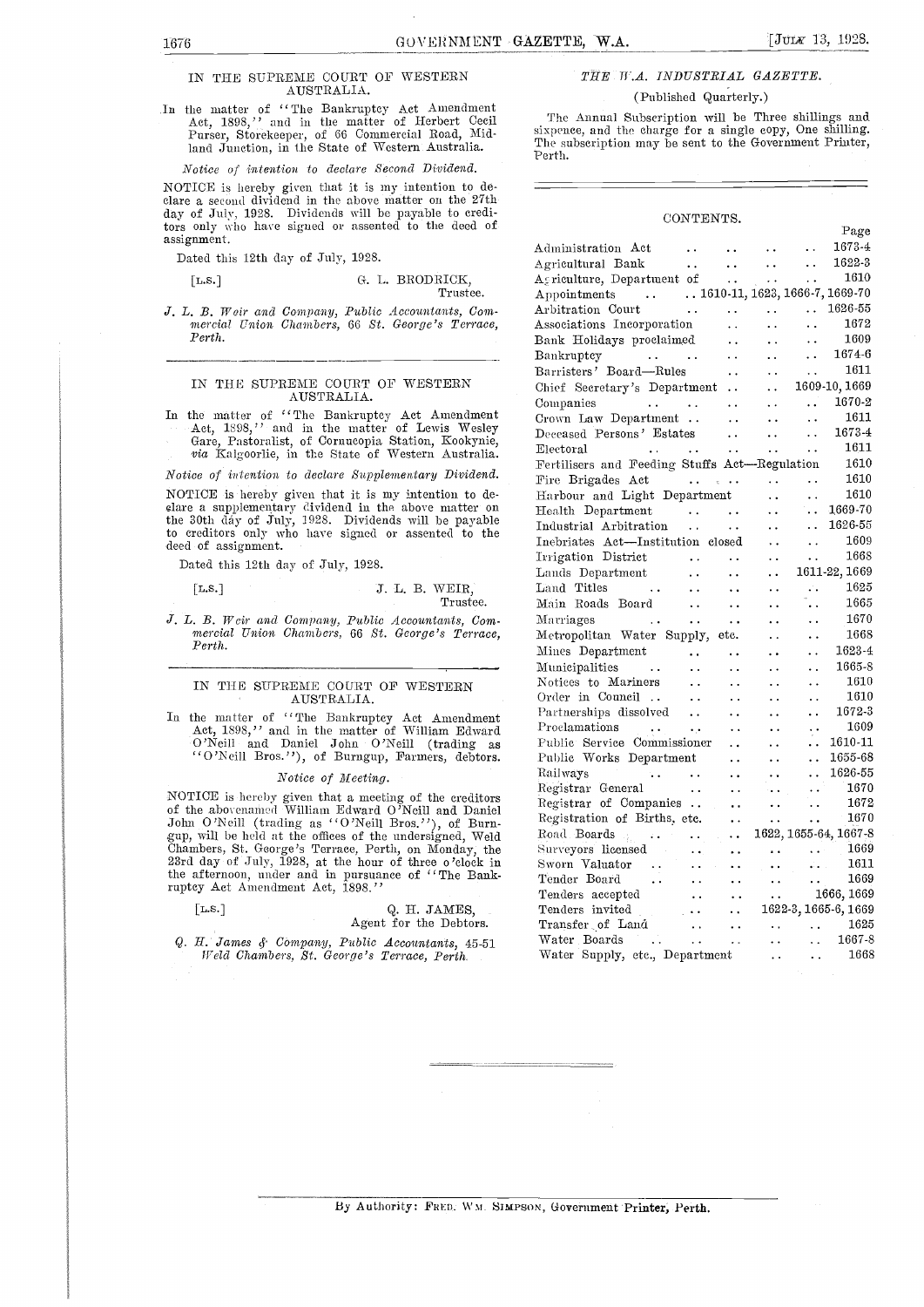

# Government Gazette

## PERTH, FRIDAY, 13 JULY 1928 No. 33

© STATE OF WESTERN AUSTRALIA

## **CONTENTS**

Administration Act Agricultural Bank Agriculture, Department of Appointments Arbitration Court Associations Incorporation Bank Holidays proclaimed Bankruptcy Barristers' Board—Rules Chief Secretary's Department Companies Crown Law Department Deceased Persons' Estates Electoral Fertilisers and Feeding Stuffs Act—Regulation Fire Brigades Act Harbour and Light Department Health Department Industrial Arbitration Inebriates Act—Institution closed Irrigation District Lands Department Land Titles Main Roads Board Marriages Metropolitan Water Supply, etc. Mines Department Municipalities Notices to Mariners Order in Council Partnerships dissolved Proclamations Public Service Commissioner Public Works Department Railways Registrar General Registrar of Companies Registration of Births, etc. Road Boards Surveyors licensed Sworn Valuator